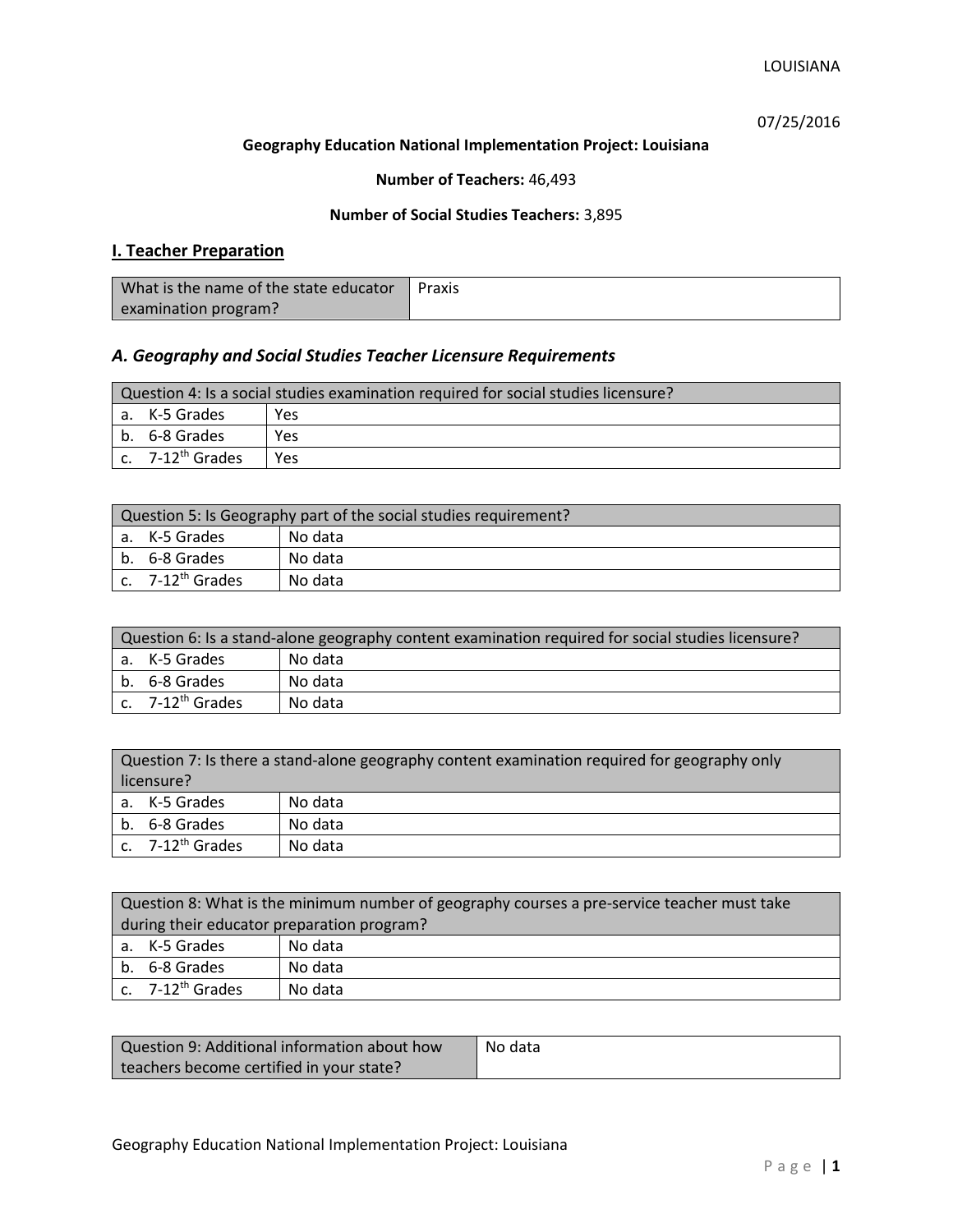# *B. Professional Development*

| Question 10: Can in service teachers receive<br>certification credit for professional<br>development courses or programs in<br>geography? | No data |
|-------------------------------------------------------------------------------------------------------------------------------------------|---------|
| Question 11: Does the state education agency<br>(SEA) provide professional development in<br>geography?                                   | No data |

# **II. Curriculum**

| Question 15: What is the name of the state   | Louisiana 2011 Social Studies Grade-Level   |
|----------------------------------------------|---------------------------------------------|
| standards?                                   | Expectations                                |
| Question 16: How are the state standards     | No data                                     |
| presented by grade level?                    |                                             |
| Question 17: When were the standards last    | 3-6 years                                   |
| revised?                                     |                                             |
| Question 18: Are there plans for revision to | No timeline                                 |
| the state standards?                         |                                             |
| Question 19: Is geography included in the    | No data                                     |
| state standards?                             |                                             |
| Question 20: How are the geography           | Geography standards are organized by strand |
| standards organized?                         |                                             |
| Question 21: What framework and/or           | No data                                     |
| documents were used?                         |                                             |

# **Question 22: What general topics are included?**

No data

| Question 23: What is the total number of credit | 24 credit hours |
|-------------------------------------------------|-----------------|
| hours required for high school graduation?      |                 |
| Question 24: What is the total number of social | 3 credit hours  |
| studies credit hours required for high school   |                 |
| graduation?                                     |                 |
| Question 25: What is the total number of        | 9 credit hours  |
| geography credit hours required for high school |                 |
| graduation?                                     |                 |

| Question 26: What geography courses will students typically experience? |                              |         |
|-------------------------------------------------------------------------|------------------------------|---------|
|                                                                         | l a. K-5 Grades              | No data |
|                                                                         | b. 6-8 Grades                | No data |
|                                                                         | c. 7-12 <sup>th</sup> Grades | No data |